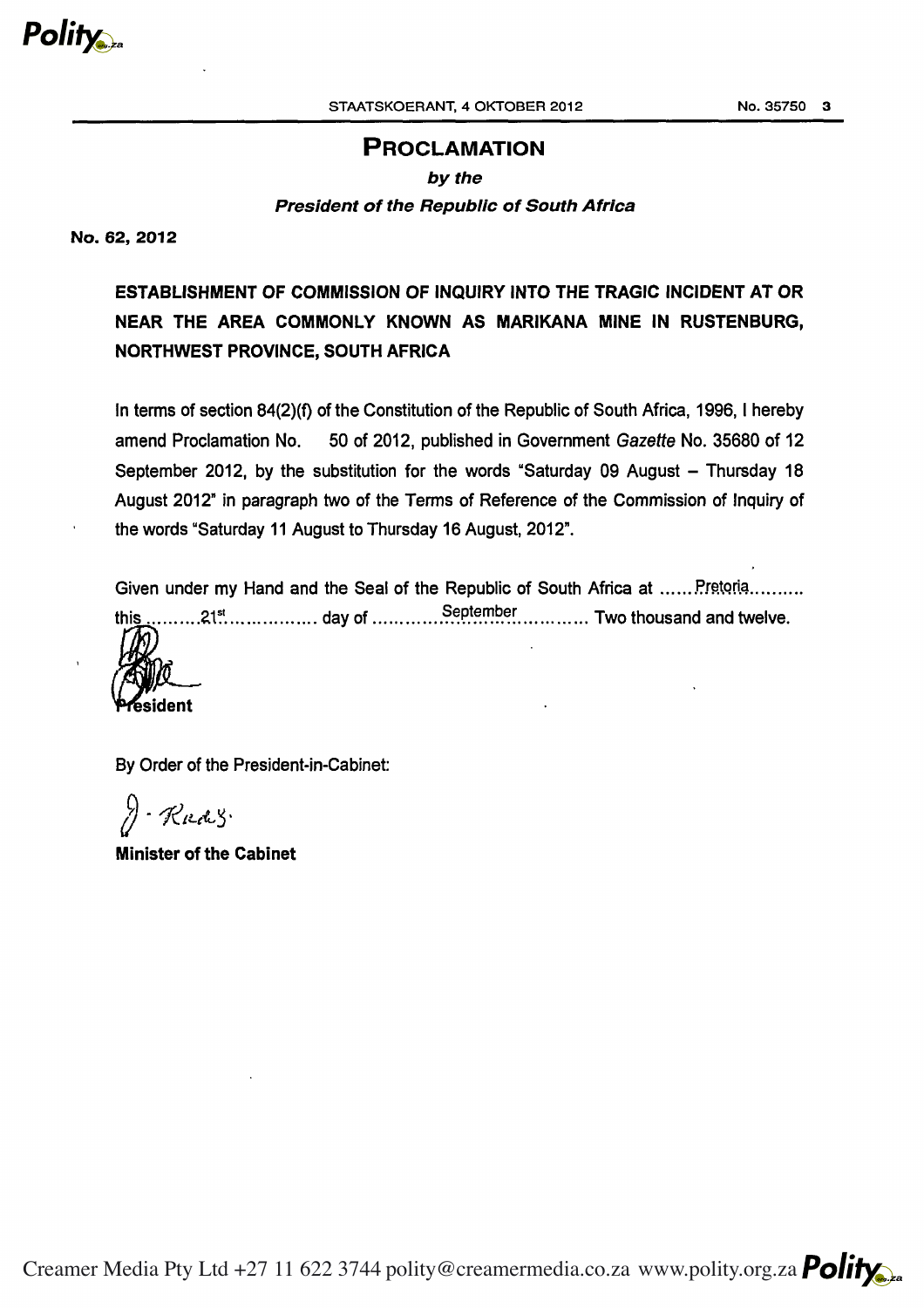**Polity** 

# **KGWELETSO**

**ka**

# **MOPRESIDENTE WA REPHABOLIKI YA AFORIKA BORWA**

**No. 62, 2012**

# **KHOMISHENE YA DIPATLISISO KODUWENG E ETSAHETSENG SEBAKENG KAPA HAOFI LE SEBAKA SE TSEBAHALANG E LE MORAFO WA MARIKANA O RUSTENBURG, PROVENSENG YA LEBOYA BOPHIRIMA, AFORIKA BORWA KA LA KAPA KA BO DI 11-16 PHATO 20212**

Ka matla ao ke a nehetsweng ke karolo 1 ya Commissions Act, 1947 (Act No. 8 of **1947) ke -**

- (a) tsebisa ha molao o hialositsweng o tla sebetsa Khomisheneng ya dipatlisiso ho fuputsa dintlha tsa setjhaba, naha le matjhabatjhaba tse hlahellang koduweng e etsahetseng sebakeng kapa pela sebaka se tsebahalang ka morafo wa Marikana o Rustenburg, Provenseng ya Leboya Bophirima, Aforika Borwa ka la kapa ka bo Moqebelo wa 11 Phato ho ya ho Labone 16 Phato 2012 le
- (b) ho etsa melao Shejulung ka tebiso ho Khomeshene e boletsweng.

E dumelletswe ke nna ka letshwao la Rephaboliki ya Afrika Borwa, sebaka Pretoria…........ ka la …......21<sup>st</sup>….......... letsatsi la …..<del>................</del> Dikete tse pedi le leshome le metso e mmedi.

## **MOPRESIDENTE**

Ka taelo ya Mopresidente Kabineteng: **LETONA LA KABINETE**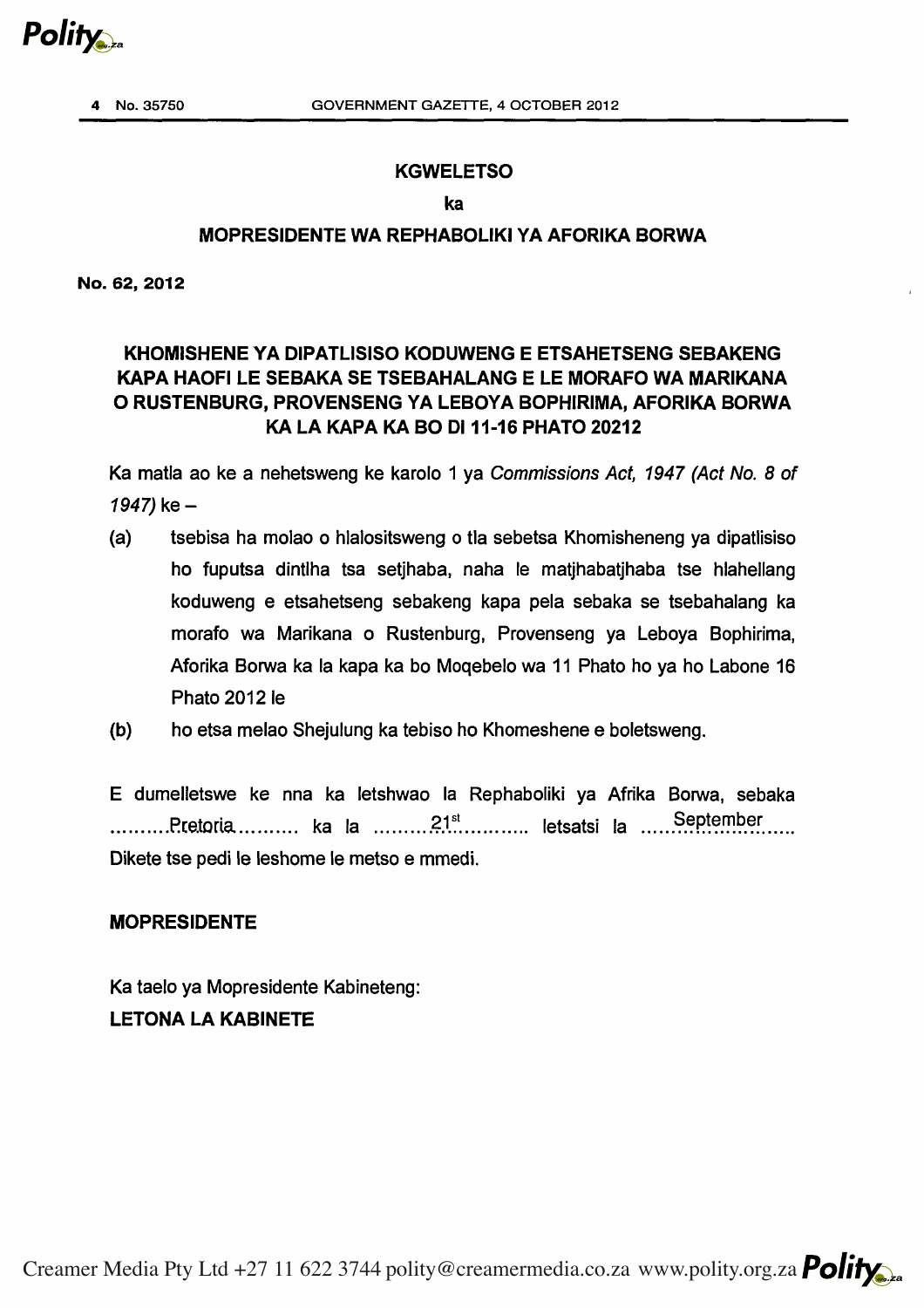

#### **ISIHLOKOMISO**

#### **esenziwa**

#### **NGUMONGAMELIWERIPHABLIKHI YOMZANTSI-AFRIKA**

**No. 62, 2012**

**UKUSEKWA KWEKOMISHONI YOPHANDO NGESIGANEKO ESIHLASIMLISAYO KUMMANDLA OKANYE NGAKUMMANDLA OWAZIWA NGOKUQHELEKILEYO NGOKUBA NGUMGODI WASEMARIKANA, ERUSTENBURG, KWIPHONDO LASEMNTLA-NTSHONA KOLONI**

Ngokwesiqendu 84(2)(f) soMgaqo-Siseko weRiphablikhi yoMzantsi-Afrika ka-1996, ngokwenjenje ndenza utshintsho kwiSihlokomiso esinguNombolo 50 sika-2012, esapapashwa kuShicilelo-Mithetho olunguNombolo 35680 lomhia we-12 kuSeptemba 2012, ngokuthi endaweni yamagama athi "ngoMgqibelo umhla we-9 kuAgasti ukuya kuLwesine umhla we-18 kuAgasti 2012" kwisiqendu sesibini seMigqaliselo yeKomishoni Yophando ndifakele amagama athi "ngomhla we kokanye ngoMgqibelo umhla we-11 kuAgasti ukuya kuLwesine umhla we-16 kuAgasti 2012".

Ngokugunyazwa siSandla sam naliTywina leRiphablikhi yoMzantsi-Afrika e.....Pretoria........ ngalo mhla ...<del>?.!."</del>...... kwinyanga ....<del>....................</del>. ngonyaka wamaWaka Amabini Aneshumi Elinesibini.

#### **UMONGAMELI**

NgoMyalelo kaMongameli kwiKhabhinethi:

### **UMPHATHISWA WEKHABHINETHI**

Creamer Media Pty Ltd +27 11 622 3744 polity@creamermedia.co.za www.polity.org.za **Polity**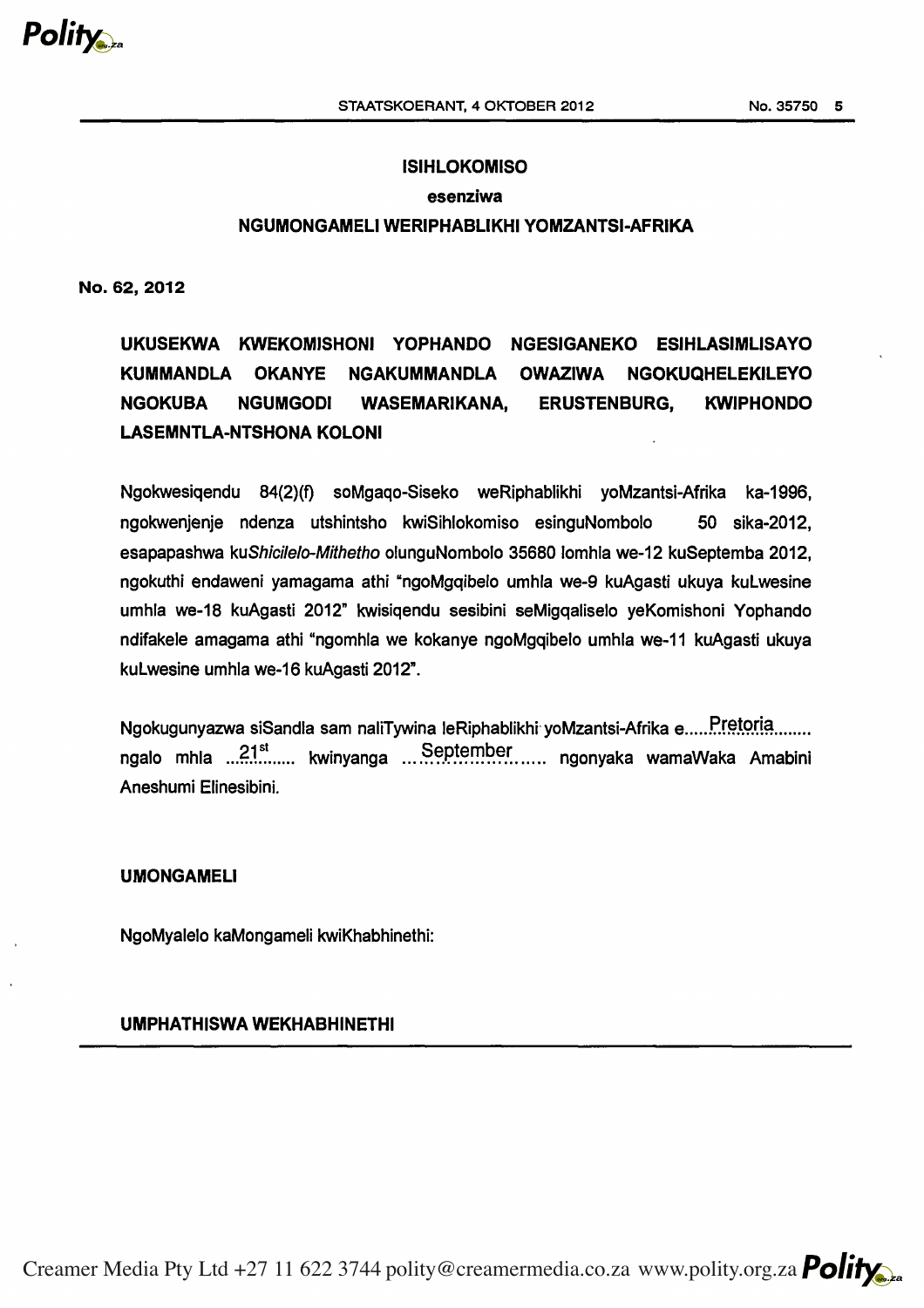**Polity**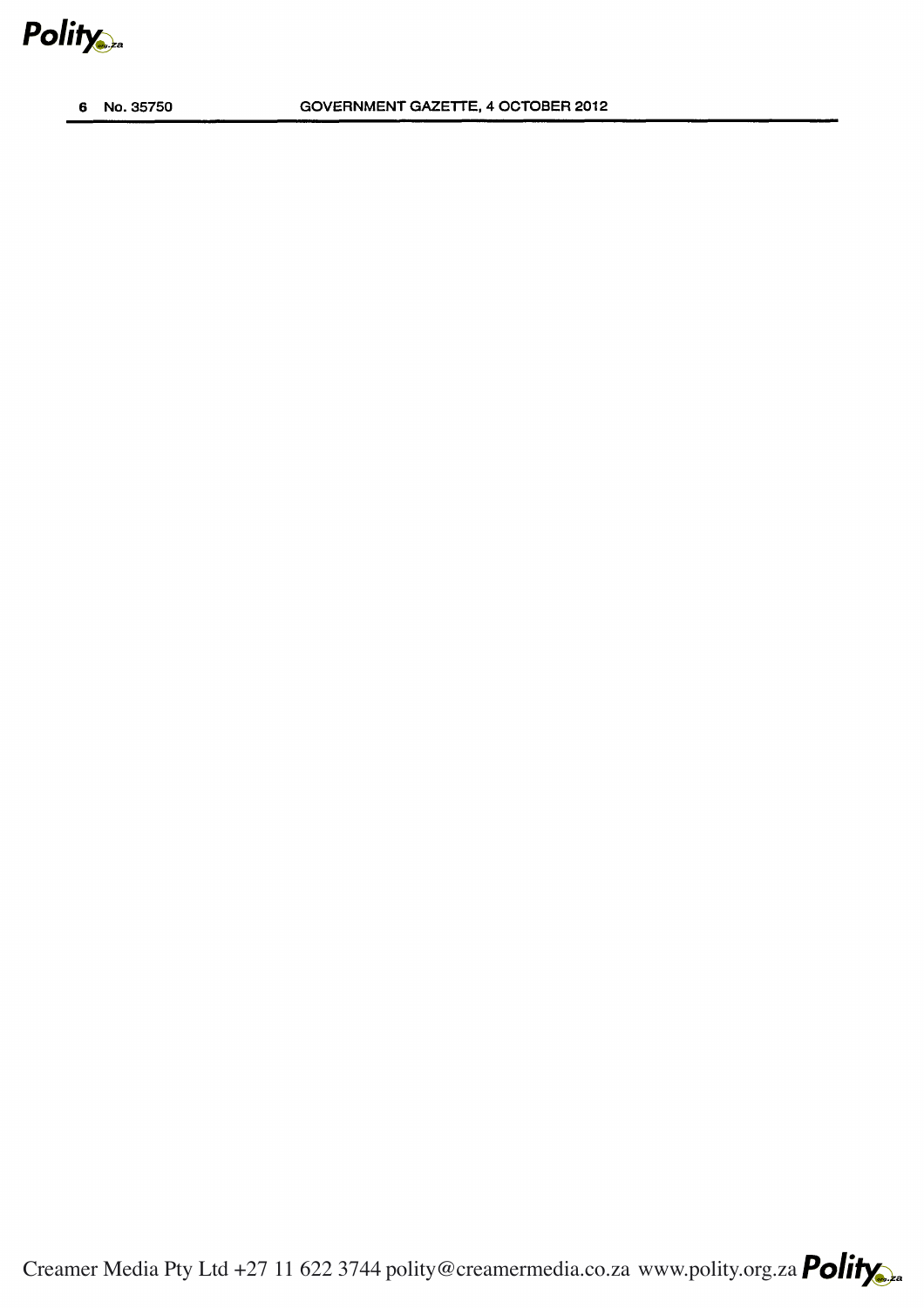